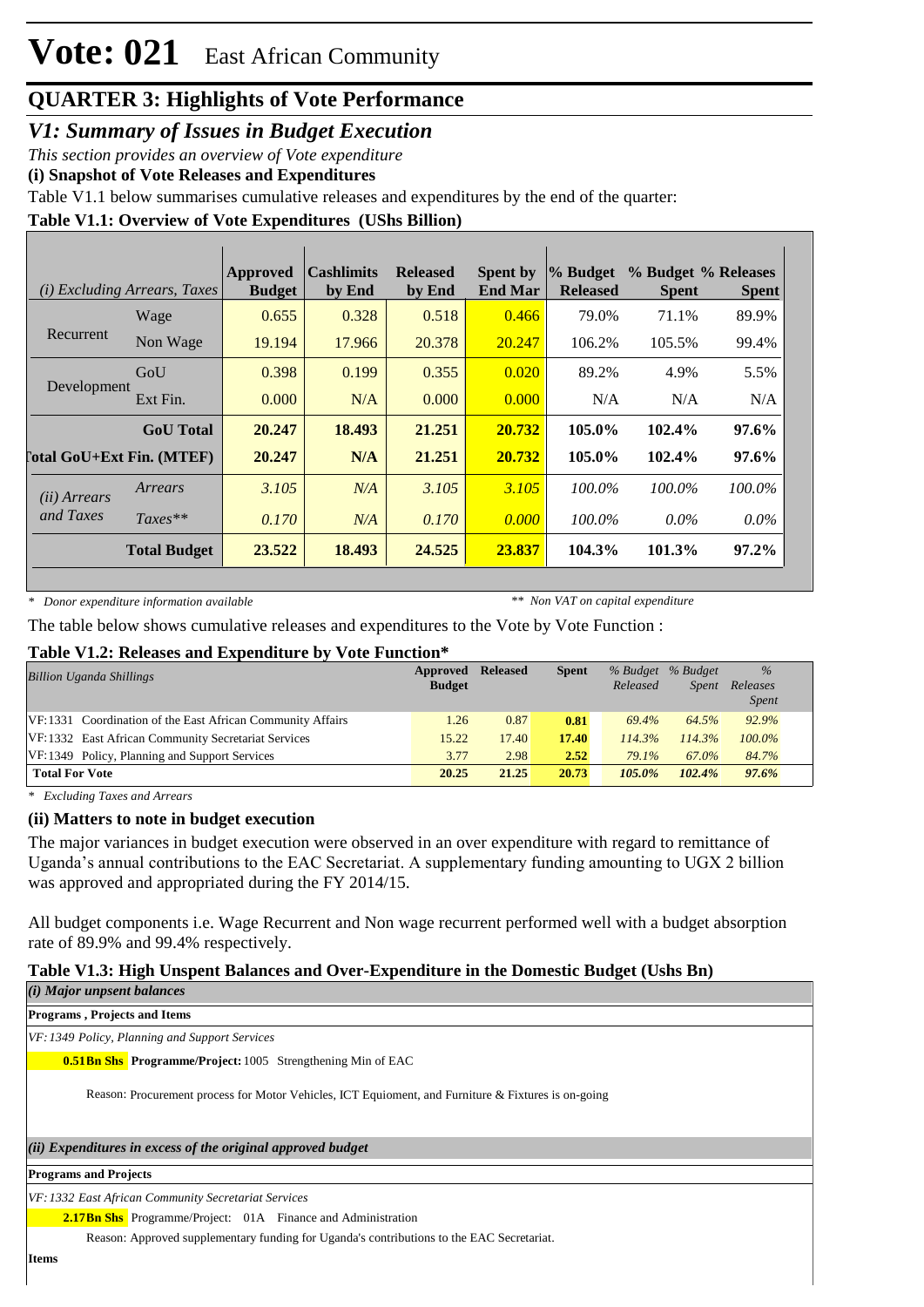#### **QUARTER 3: Highlights of Vote Performance**

**2.19Bn Shs** Item: 262101 Contributions to International Organisations (Current)

Reason: Approved supplementary funding for Uganda's contributions to the EAC Secretariat.

*\* Excluding Taxes and Arrears*

#### *V2: Performance Highlights*

*This section provides highlights of output performance, focusing on key outputs and actions impelemented to improve section performance.*

#### **Table V2.1: Key Vote Output Indicators and Expenditures\***

| Vote, Vote Function<br><b>Approved Budget and</b><br>Key Output<br><b>Planned outputs</b>           |                                                                                                                                                                                        | <b>Cumulative Expenditure</b><br><b>Status and Reasons for</b><br>and Performance<br>any Variation from Plans                                                     |                              |  |  |
|-----------------------------------------------------------------------------------------------------|----------------------------------------------------------------------------------------------------------------------------------------------------------------------------------------|-------------------------------------------------------------------------------------------------------------------------------------------------------------------|------------------------------|--|--|
|                                                                                                     | Vote Function: 1331 Coordination of the East African Community Affairs                                                                                                                 |                                                                                                                                                                   |                              |  |  |
| <b>Output: 133101</b>                                                                               | Harmonized Policies, Laws and Strategic Frameworks developed                                                                                                                           |                                                                                                                                                                   |                              |  |  |
| Description of Performance: (i)Progress report on                                                   | harmonization of Ugandan laws harmonization of Ugandan laws<br>into the EAC context (those that into the EAC context (those that<br>the Common Market Protocol)<br>prepared.           | (i) Progress report on<br>impact on the implementation of impact on the implementation of<br>the Common Market Protocol)<br>prepared.                             | Timely availability of funds |  |  |
|                                                                                                     | (ii) Progress report on<br><b>Implementation of Protocol</b><br>Provisions on Cooperation in<br>Defense, Peace and Security                                                            | (ii) Progress report on<br><b>Implementation of Protocol</b><br>Provisions on Cooperation in<br>Defense, Peace and Security                                       |                              |  |  |
|                                                                                                     | (iii) Popular Versions of the<br>CSOs Dialogue Frame work<br>Developed.                                                                                                                | (iii) Popular Versions of the<br>CSOs Dialogue Frame work<br>prepared.<br>(iv) Consolidated technical                                                             |                              |  |  |
|                                                                                                     | (iv) Four (4) Consolidate<br>Technical Briefs/Reports on<br>progress made at the EAC on<br>harmonization of EAC Policies,<br>Laws and Strategic Frameworks. (v)Sanitary & Phtosanitary | briefs on progress made at the<br>EAC on harmonization of EAC<br>Policies, Laws and Strategic<br>Frameworks.                                                      |                              |  |  |
|                                                                                                     | (v) Ratified Protocols and<br>Instruments deposited with<br>Secretary General; Sanitary and<br>Phytosanitary and ICT<br>Networks.                                                      | Protocol ratified and also East<br>African Monetary Union<br>Protocol ratified and<br>instruments of ratification<br>deposited with the EAC<br>Secretary General. |                              |  |  |
|                                                                                                     | (vi) Protocol on Monetary<br>Union ratified and progressively Union undertaken.<br>implemented.                                                                                        | (vi) Progressive implementation<br>of the Protocol on Monetary                                                                                                    |                              |  |  |
|                                                                                                     | (vii) Status Reports on<br>harmonization of Trade.<br>Industry Finance and<br>Investment prepared.                                                                                     | (vii) Status reports on<br>harmonization of Trade,<br>Industry Finance and<br>Investment prepared.                                                                |                              |  |  |
| Performance Indicators:                                                                             |                                                                                                                                                                                        |                                                                                                                                                                   |                              |  |  |
| Number of Country Position<br>papers and back to office<br>reports for the EAC regional<br>meetings | 18                                                                                                                                                                                     | 14                                                                                                                                                                |                              |  |  |
| Number of Cabinet Memos<br>drafted and submitted to<br>Cabinet                                      | 3                                                                                                                                                                                      | 2                                                                                                                                                                 |                              |  |  |
| <b>Output Cost:</b>                                                                                 | UShs Bn:<br>0.165                                                                                                                                                                      | UShs Bn:<br>0.098                                                                                                                                                 | % Budget Spent:<br>59.6%     |  |  |
| <b>Output: 133102</b>                                                                               | <b>Compliance with implementation of EAC decisions and directives Monitored and Evaluated</b>                                                                                          |                                                                                                                                                                   |                              |  |  |
| Description of Performance: (i)Four quarterly progress                                              | reports on the implementation<br>status of EAC decisions and<br>directives prepared                                                                                                    | (i) Quarterly progress reports on Timely availability of funds<br>the implementation status of<br>EAC decisions and directives<br>prepared.                       |                              |  |  |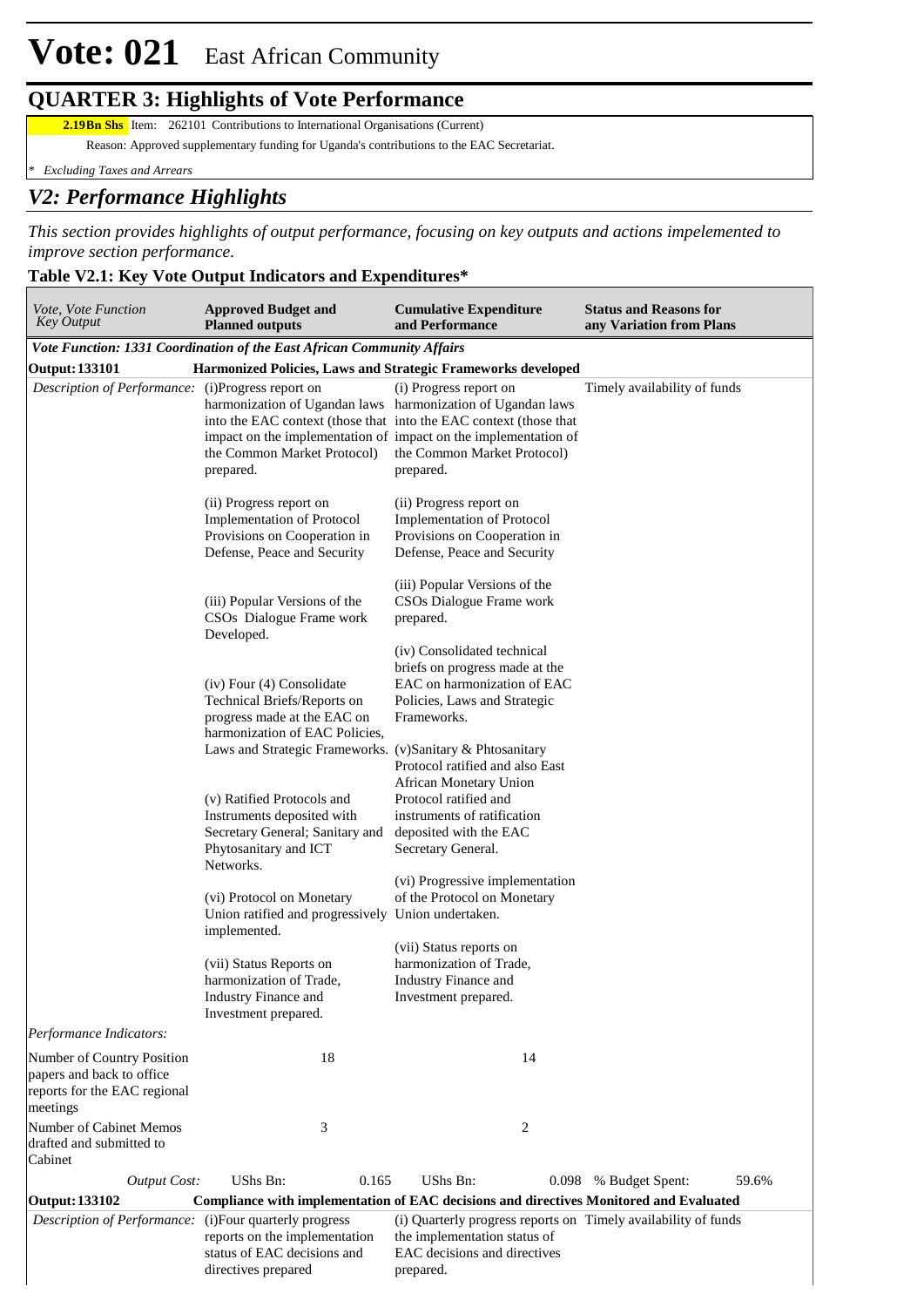| Vote, Vote Function<br><b>Key Output</b>                                                        | <b>Approved Budget and</b><br><b>Planned outputs</b>                                                                                                                                                                                                                                                                                                                                                                                                                                                                                                                                                                                                                                                                                                                                                                                                                                                                                                                                                                                                                                                                                                                                                                                       | <b>Cumulative Expenditure</b><br>and Performance                                                                                                                                                                                                                                                                                                                                                                                                                                                                                                                                                                                                                                                                                                                                    | <b>Status and Reasons for</b><br>any Variation from Plans |
|-------------------------------------------------------------------------------------------------|--------------------------------------------------------------------------------------------------------------------------------------------------------------------------------------------------------------------------------------------------------------------------------------------------------------------------------------------------------------------------------------------------------------------------------------------------------------------------------------------------------------------------------------------------------------------------------------------------------------------------------------------------------------------------------------------------------------------------------------------------------------------------------------------------------------------------------------------------------------------------------------------------------------------------------------------------------------------------------------------------------------------------------------------------------------------------------------------------------------------------------------------------------------------------------------------------------------------------------------------|-------------------------------------------------------------------------------------------------------------------------------------------------------------------------------------------------------------------------------------------------------------------------------------------------------------------------------------------------------------------------------------------------------------------------------------------------------------------------------------------------------------------------------------------------------------------------------------------------------------------------------------------------------------------------------------------------------------------------------------------------------------------------------------|-----------------------------------------------------------|
|                                                                                                 | (ii) Two progress reports on<br>CMIP implementation under<br>Political and Legal Affairs<br>prepared and disseminated.<br>(iii)Study to review and Identify<br>National laws for alignment<br>with the CMP<br>(iv)Compliance reports on<br>implementation status of EAC<br>decisions and directives under<br>the Productive and Social<br>Sectors                                                                                                                                                                                                                                                                                                                                                                                                                                                                                                                                                                                                                                                                                                                                                                                                                                                                                          | (ii) Progress reports on CMIP<br>implementation prepared and<br>presented to the EAC<br>Secretariat.<br>(iii) Study to review and<br>identify National laws for<br>alignment with the Common<br>Market Protocol undertaken.<br>(iv) Compliance reports on                                                                                                                                                                                                                                                                                                                                                                                                                                                                                                                           |                                                           |
|                                                                                                 | (v) Two progress reports on<br>CMIP implementation prepared<br>and disseminated                                                                                                                                                                                                                                                                                                                                                                                                                                                                                                                                                                                                                                                                                                                                                                                                                                                                                                                                                                                                                                                                                                                                                            | implementation status of EAC<br>decisions and directives<br>prepared and submitted to EAC<br>Secretariat.                                                                                                                                                                                                                                                                                                                                                                                                                                                                                                                                                                                                                                                                           |                                                           |
| Performance Indicators:                                                                         |                                                                                                                                                                                                                                                                                                                                                                                                                                                                                                                                                                                                                                                                                                                                                                                                                                                                                                                                                                                                                                                                                                                                                                                                                                            |                                                                                                                                                                                                                                                                                                                                                                                                                                                                                                                                                                                                                                                                                                                                                                                     |                                                           |
| Quartely reports on progress<br>of implementation of EAC<br>decisions and directives            | 4                                                                                                                                                                                                                                                                                                                                                                                                                                                                                                                                                                                                                                                                                                                                                                                                                                                                                                                                                                                                                                                                                                                                                                                                                                          | 3                                                                                                                                                                                                                                                                                                                                                                                                                                                                                                                                                                                                                                                                                                                                                                                   |                                                           |
| Number of Ministerial<br><b>Statements to Parliament</b>                                        | 2                                                                                                                                                                                                                                                                                                                                                                                                                                                                                                                                                                                                                                                                                                                                                                                                                                                                                                                                                                                                                                                                                                                                                                                                                                          | 2                                                                                                                                                                                                                                                                                                                                                                                                                                                                                                                                                                                                                                                                                                                                                                                   |                                                           |
| Number of Cabinet<br>information papers on<br>implementation of EAC<br>decisions and directives | 4                                                                                                                                                                                                                                                                                                                                                                                                                                                                                                                                                                                                                                                                                                                                                                                                                                                                                                                                                                                                                                                                                                                                                                                                                                          | 3                                                                                                                                                                                                                                                                                                                                                                                                                                                                                                                                                                                                                                                                                                                                                                                   |                                                           |
| <b>Output Cost:</b>                                                                             | UShs Bn:<br>0.168                                                                                                                                                                                                                                                                                                                                                                                                                                                                                                                                                                                                                                                                                                                                                                                                                                                                                                                                                                                                                                                                                                                                                                                                                          | UShs Bn:<br>0.097                                                                                                                                                                                                                                                                                                                                                                                                                                                                                                                                                                                                                                                                                                                                                                   | 57.9%<br>% Budget Spent:                                  |
| <b>Output: 133103</b>                                                                           | Strategic leadership, Guidance and Support for EAC regional Integration strengthened                                                                                                                                                                                                                                                                                                                                                                                                                                                                                                                                                                                                                                                                                                                                                                                                                                                                                                                                                                                                                                                                                                                                                       |                                                                                                                                                                                                                                                                                                                                                                                                                                                                                                                                                                                                                                                                                                                                                                                     |                                                           |
| Description of Performance:                                                                     | (i) Country position papers for<br>Council and Sectoral Council<br>meetings prepared for<br>participation in Council and<br>Summit meetings.<br>(ii) Study report on the<br>perception survey on the draft<br>framework of the structure of<br>the EAC Political federation<br>(iii)Two Engagement Reports<br>arising from support<br>supervision of EAC institutions framework of the structure of<br>(LVBC programmes and<br>projects, & LFVO, IUCEA) in<br>Uganda prepared.<br>(iv)Capacity Enhancement<br>Report for the Private Sector &<br>Civil Society on thematic issues EAC in Uganda prepared.<br>under CSOs dialogue<br>framework.<br>(v)A joint assessment/research<br>(MAAIF, MTIC, UNCCI,<br>Uganda Farmers Federation) of<br>agricultural goods and services<br>on high demand in the region<br>conducted.<br>(vi)A baseline survey on youth<br>awareness and involvement on<br>the EAC integration agenda<br>with special focus on tertiary<br>institutions<br>(vii)A study to identify key ICT<br>EAC Policy issues for advocacy. awareness and involvement on<br>(viii)Country position papers in the EAC integration agenda<br>the areas of Trade, Finance and<br>Investment developed<br>(ix)Policy papers on Topical | (i) Country position papers for<br>Council and Sectoral Council<br>meetings prepared and<br>presented in these meetings.<br>(ii) Country position papers in<br>the areas of Trade, Finance and<br>Investment developed.<br>(iii) Study review on the<br>perception survey on the draft<br>the EAC Political Federation<br>undertaken.<br>(iv) Engagement reports arising<br>from support supervision of<br>(v) Capacity enhancement t for<br>the Private Sector & Civil<br>Society on thematic issues<br>under CSOs dialogue<br>framework undertaken and<br>report prepared.<br>(vi) A joint assessment of<br>agricultural goods and services<br>on high demand in the region<br>undertaken.<br>(vii) A baseline survey on youth<br>with special focus on tertiary<br>institutions. | Timely availability of funds                              |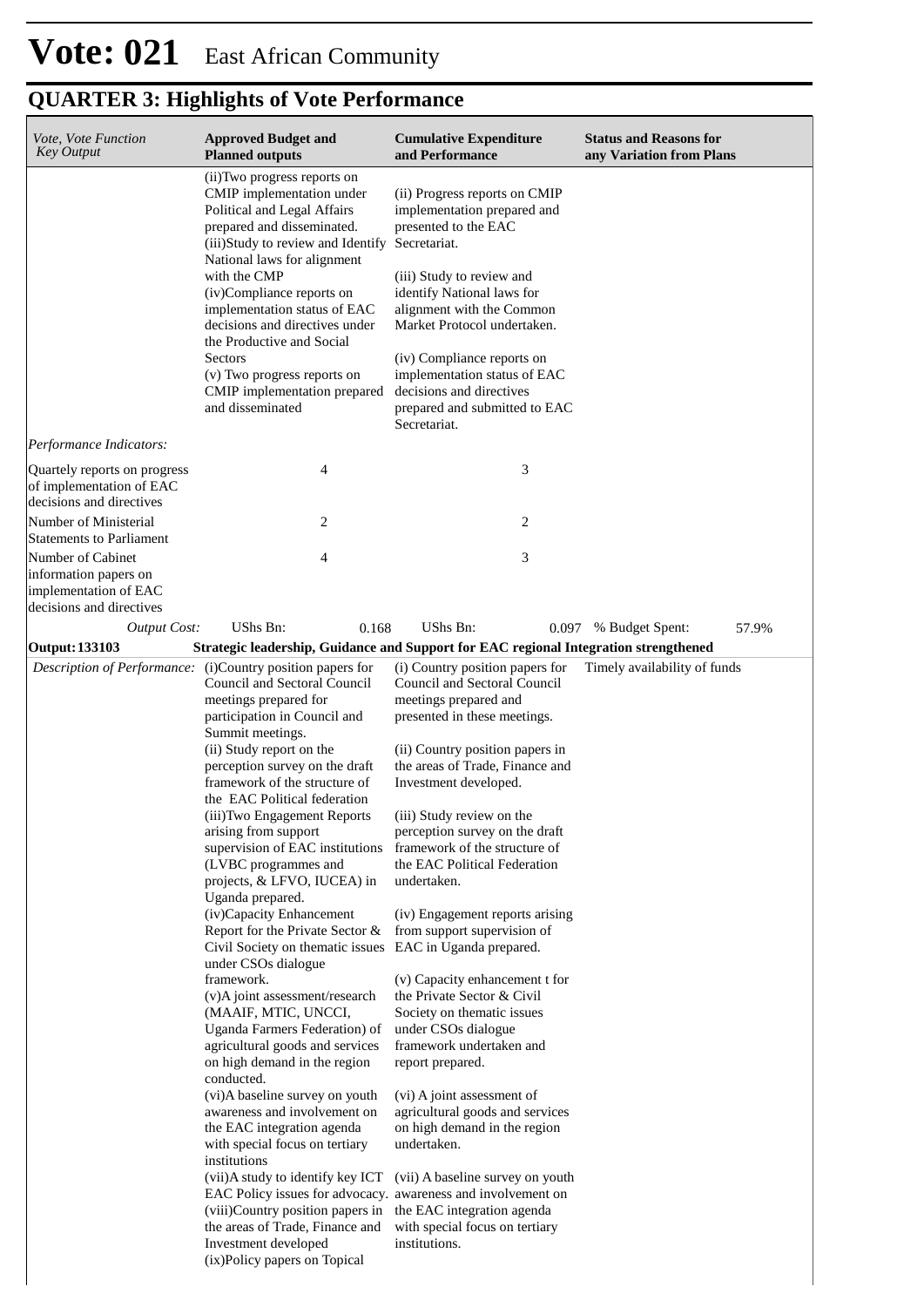| Vote, Vote Function<br><b>Key Output</b>                                         | <b>Approved Budget and</b><br><b>Planned outputs</b>                                                                        | <b>Cumulative Expenditure</b><br>and Performance                                                              | <b>Status and Reasons for</b><br>any Variation from Plans |  |  |  |
|----------------------------------------------------------------------------------|-----------------------------------------------------------------------------------------------------------------------------|---------------------------------------------------------------------------------------------------------------|-----------------------------------------------------------|--|--|--|
|                                                                                  | Economic Issues to facilitate<br>regional meetings produced<br>(x)Conduct research on a key<br>topical area in the economic | (viii) A study to identify key<br>ICT EAC Policy issues for<br>advocacy undertaken.                           |                                                           |  |  |  |
|                                                                                  | sector                                                                                                                      | (ix) Policy papers on topical<br>economic Issues to facilitate<br>regional meetings produced.                 |                                                           |  |  |  |
| Output Cost:                                                                     | UShs Bn:<br>0.662                                                                                                           | UShs Bn:                                                                                                      | 69.3%<br>0.459 % Budget Spent:                            |  |  |  |
| <b>Output: 133104</b><br>Description of Performance: (i)Three engagement reports | Public awareness and Public participation in EAC regional Integration enhanced                                              | (i) Engagement with executives Timely availability of funds                                                   |                                                           |  |  |  |
|                                                                                  | with executives of EAC Clubs<br>from secondary schools (4                                                                   | of EAC Clubs from secondary<br>schools undertaken and report                                                  |                                                           |  |  |  |
|                                                                                  | regions in Uganda) prepared.                                                                                                | prepared.                                                                                                     |                                                           |  |  |  |
|                                                                                  | (ii)One engagement report of<br>EALA Uganda Chapter and<br>MPs on Sessional Committee                                       | (ii) Sensitization of Local<br>Governments undertaken and<br>reports prepared.                                |                                                           |  |  |  |
|                                                                                  | on EAC Affairs.                                                                                                             |                                                                                                               |                                                           |  |  |  |
|                                                                                  | (iii)Prepare IEC materials on<br>EAC integration.                                                                           | (iii) EAC Week commemorated<br>and EAC Week activities<br>undertaken.                                         |                                                           |  |  |  |
|                                                                                  | (iv) Capacity of women in cross- (iv) Engagement with EALA<br>border trade enhanced.                                        | Uganda Chapter and members<br>of Parliament on Sessional                                                      |                                                           |  |  |  |
|                                                                                  | (v)Commemoration of<br>international days; World<br>AIDS day, Women's Day,                                                  | Committee on EAC Affairs<br>undertaken and report prepared.                                                   |                                                           |  |  |  |
|                                                                                  | World Environment day, World<br>Food Day, Labour day, world<br>communications day)                                          | (v) Information Education and<br>Communication materials on<br>EAC integration prepared.                      |                                                           |  |  |  |
|                                                                                  | (vi)Dialogue<br>meetings/workshops on EAC<br>economic Integration<br>Undertaken                                             | (vi) Capacity of women in cross-<br>border trade enhanced through<br>engagements.                             |                                                           |  |  |  |
|                                                                                  | (vii)Newsletter on EAC<br>Economic Integration procured.                                                                    | (vi) Commemoration of<br>international days: World AIDS<br>day, Women's Day and World<br>Food Day undertaken. |                                                           |  |  |  |
|                                                                                  | (viii)Copies of EAMU Protocol<br>printing.                                                                                  | (viii) Newsletter on EAC<br>Economic Integration prepared                                                     |                                                           |  |  |  |
|                                                                                  | $(ix)Q&A$ Brochure on regional<br>Integration developed.                                                                    | and produced.<br>(ix) Copies of East African                                                                  |                                                           |  |  |  |
|                                                                                  | (x) Training of Trainers for<br>Chairperson of EAC Clubs in<br>Schools done.                                                | Monetary Union Protocol<br>printed.                                                                           |                                                           |  |  |  |
|                                                                                  |                                                                                                                             | (x) Question and Answer<br>brochures on regional<br>Integration developed.                                    |                                                           |  |  |  |
|                                                                                  |                                                                                                                             | (xi) Training of Trainers for<br>Chairperson of EAC Clubs in<br>Schools undertaken.                           |                                                           |  |  |  |
| Performance Indicators:                                                          |                                                                                                                             |                                                                                                               |                                                           |  |  |  |
| Number of Students<br>sensitized about EAC<br>integration                        | 12000                                                                                                                       | 9000                                                                                                          |                                                           |  |  |  |
| Number of Local<br>Governments sensitized on<br>EAC intergration                 | 50                                                                                                                          | 34                                                                                                            |                                                           |  |  |  |
| Number of Information<br>Education Communication(                                | 30                                                                                                                          | 22                                                                                                            |                                                           |  |  |  |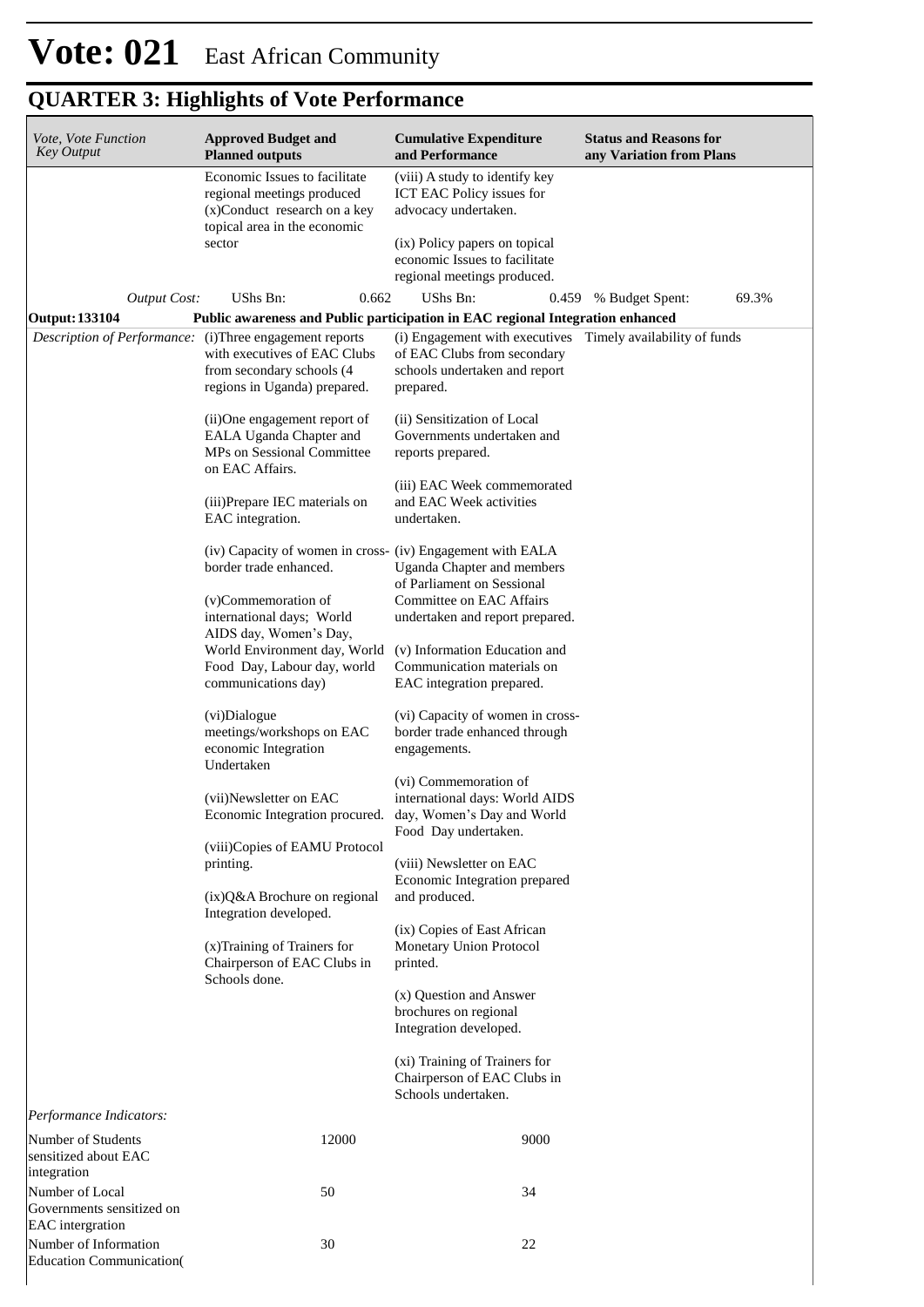| Vote, Vote Function<br><b>Key Output</b>                                              | <b>Approved Budget and</b><br><b>Planned outputs</b>         |        | <b>Cumulative Expenditure</b><br>and Performance                                                                                                                                                                                                                                                                                                                                                             |        | <b>Status and Reasons for</b><br>any Variation from Plans |        |
|---------------------------------------------------------------------------------------|--------------------------------------------------------------|--------|--------------------------------------------------------------------------------------------------------------------------------------------------------------------------------------------------------------------------------------------------------------------------------------------------------------------------------------------------------------------------------------------------------------|--------|-----------------------------------------------------------|--------|
| IECs) materials developed<br>and media space obtained for<br>mass media communication |                                                              |        |                                                                                                                                                                                                                                                                                                                                                                                                              |        |                                                           |        |
| <b>Output Cost:</b>                                                                   | UShs Bn:                                                     | 0.263  | UShs Bn:                                                                                                                                                                                                                                                                                                                                                                                                     |        | 0.156 % Budget Spent:                                     | 59.5%  |
| <b>Vote Function Cost</b>                                                             | <b>UShs Bn:</b>                                              |        | 1.258 UShs Bn:                                                                                                                                                                                                                                                                                                                                                                                               |        | 0.811 % Budget Spent:                                     | 64.5%  |
| Vote Function: 1332 East African Community Secretariat Services                       |                                                              |        |                                                                                                                                                                                                                                                                                                                                                                                                              |        |                                                           |        |
| <b>Output: 133251</b>                                                                 | <b>Uganda's Contribution to the EAC Secretariat Remitted</b> |        |                                                                                                                                                                                                                                                                                                                                                                                                              |        |                                                           |        |
| Description of Performance: Remit Ushs 15.553 bilion to                               | <b>EAC</b> Secretariat                                       |        | A total of UGX 17.362 billion<br>remitted to the;                                                                                                                                                                                                                                                                                                                                                            |        | Availability of adequate funding                          |        |
|                                                                                       |                                                              |        | (i) Uganda's annual<br>contribution to the EAC<br>Secretariat (USD 5,206,389.18)<br>remitted.<br>$(ii)$ $\Box$ Uganda's annual<br>contribution to the IUCEA<br>(USD 748,589.24) and LVFO<br>(USD 325,560.26) remitted.<br>(iii) Arrears to Inter University<br>Council of East Africa (USD<br>790,870.20) remitted.<br>(iv) Arrears to Lake Victoria<br>Fisheries Organization (USD<br>331,300.00) remitted. |        |                                                           |        |
| Performance Indicators:                                                               |                                                              |        |                                                                                                                                                                                                                                                                                                                                                                                                              |        |                                                           |        |
| Amount of Funds in US\$<br>Millions remitted to the EAC<br>Secretariat                | 5.63                                                         |        | 6.28                                                                                                                                                                                                                                                                                                                                                                                                         |        |                                                           |        |
| <b>Output Cost:</b>                                                                   | <b>UShs Bn:</b>                                              | 15.176 | <b>UShs Bn:</b>                                                                                                                                                                                                                                                                                                                                                                                              | 17.362 | % Budget Spent:                                           | 114.4% |
| <b>Vote Function Cost</b>                                                             | <b>UShs Bn:</b>                                              |        | 15.224 UShs Bn:                                                                                                                                                                                                                                                                                                                                                                                              |        | 17.398 % Budget Spent:                                    | 114.3% |
| Vote Function: 1349 Policy, Planning and Support Services                             |                                                              |        |                                                                                                                                                                                                                                                                                                                                                                                                              |        |                                                           |        |
| <b>Vote Function Cost</b>                                                             | <b>UShs Bn:</b>                                              |        | 3.766 UShs Bn:                                                                                                                                                                                                                                                                                                                                                                                               |        | 2.523 % Budget Spent:                                     | 67.0%  |
| <b>Cost of Vote Services:</b>                                                         | UShs Bn:                                                     |        | 20.247 UShs Bn:                                                                                                                                                                                                                                                                                                                                                                                              |        | 20.732 % Budget Spent:                                    | 102.4% |

*\* Excluding Taxes and Arrears*

The performance challenges for the Financial Year 2014/15 include;

(i) Funds released under the GoU Development component still being utilized to finalize the procurement of the planned outputs, and therefore, the planned project outputs are to be realized in the fourth quarter of the financial year under review.

(ii) Funds released by half year, for Uganda's contribution to the EAC Secretariat insufficient to raise the required amount in US Dollars for this activity. This was caused by fluctuations in the UGX-USD market exchange rates. It is for this reason that a supplementary funding amounting to UGX 2 billion was appropriated.

In order to improve quality of budget report production, staffs of planning units who are responsible for preparation of these budget reports need to have access to the IFMS. This will ease the extraction of financial outturn data for use in preparation of the necessary budget reports. In addition, there is need to expedite the finalization of the online web based OBT and its interface with the IFMS so that importation and exportation of release and outturn financial data is improved.

The OBT needs to be programmed to be able to output Quarterly budgeted allocations (by Vote Function, by programme, by Output, by item), inline with the quarterly work plans d and quarterly procurement plans.

#### **Table V2.2: Implementing Actions to Improve Vote Performance**

| <b>Planned Actions:</b>                                                | <b>Actual Actions:</b>                         | <b>Reasons for Variation</b> |
|------------------------------------------------------------------------|------------------------------------------------|------------------------------|
| Vote: 021 East African Community                                       |                                                |                              |
| Vote Function: 1331 Coordination of the East African Community Affairs |                                                |                              |
| $(i)$ Seek for a Cabinet directive requiring                           | <b>National Coordination Committee (a)</b>     | On course with the action.   |
| all sectors to prioritize EAC commitments                              | forum of Permanent Secretaries,                |                              |
| during planning & budgeting.                                           | <b>Chaired by the Head of Public Service</b> ) |                              |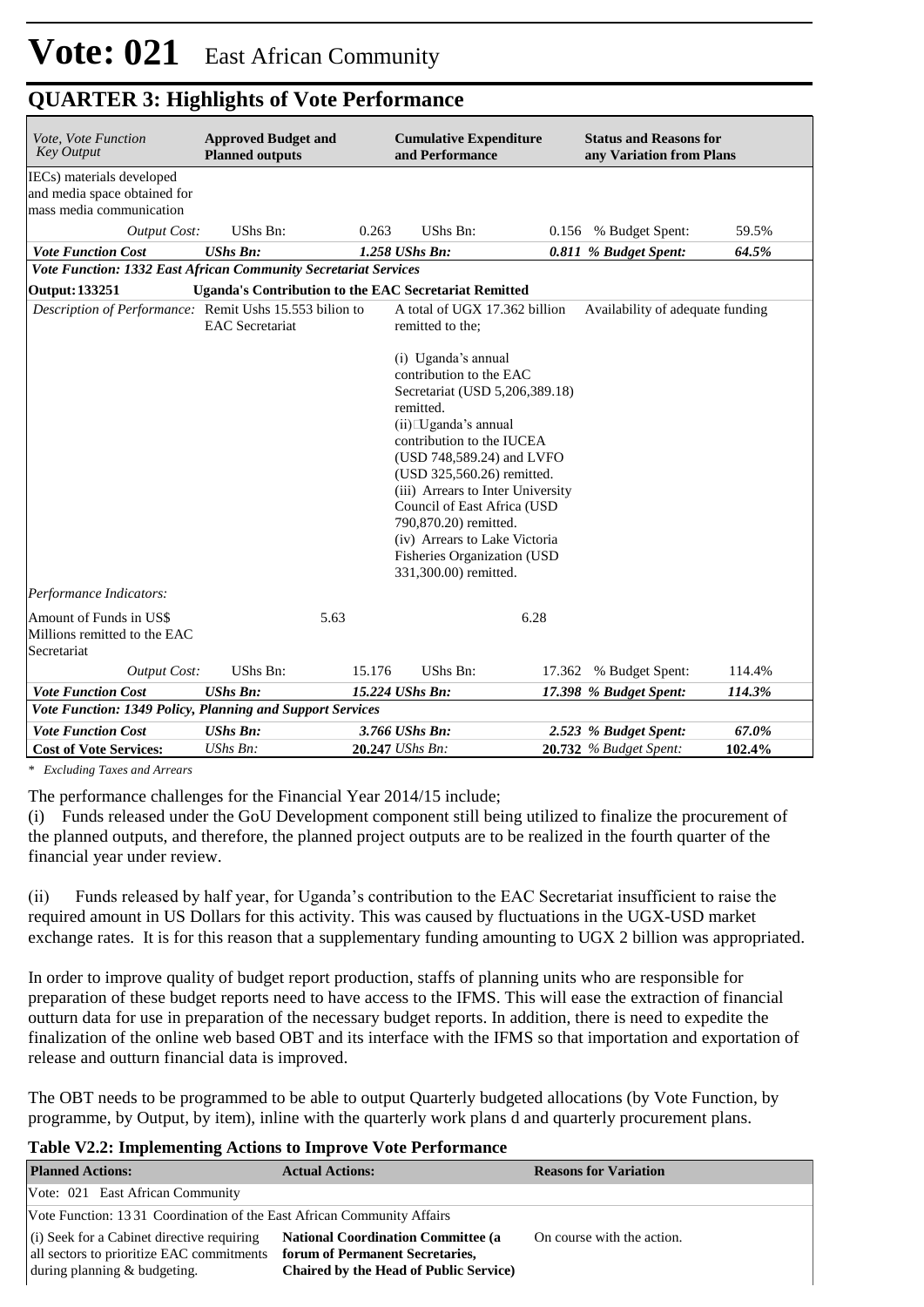| <b>Planned Actions:</b>                                                                                                                                       | <b>Actual Actions:</b>                                                                                                                                                                                                                                                                                                                                   | <b>Reasons for Variation</b>  |
|---------------------------------------------------------------------------------------------------------------------------------------------------------------|----------------------------------------------------------------------------------------------------------------------------------------------------------------------------------------------------------------------------------------------------------------------------------------------------------------------------------------------------------|-------------------------------|
| (ii) Operationalize the M&E System for<br>tracking implementation of EAC<br>directives & decisions within Uganda.                                             | for the implementation of the EAC<br><b>Common Market Protocol in Uganda</b><br>endorsed a resolution on prioritizing the<br>budgeting for EAC activities in each<br>sector's budget.                                                                                                                                                                    |                               |
| Initiate sensitization programmes that<br>target a broad spectrum of Uganda's<br>population especially the key stakeholders<br>in the EAC integration agenda. | Online M&E system for tracking<br>implementation of EAC decisions and<br>directives in Uganda is now operational.<br>It can be accessed via the website:<br>www.eamsuganda.org<br><b>A National Communications Strategy</b><br>on EAC integration is being developed<br>as a result of a directive from Cabinet.<br>Several public awareness undertaking | On course with the action.    |
|                                                                                                                                                               | in Local Governments, Schools and in<br>the Media have been undertaken.                                                                                                                                                                                                                                                                                  |                               |
| Vote Function: 1332 East African Community Secretariat Services                                                                                               |                                                                                                                                                                                                                                                                                                                                                          |                               |
| Ensure timely release of adequate funds to<br>the Ministry, for remittance to the EAC<br>Secretariat.                                                         | <b>Funds were released timely</b>                                                                                                                                                                                                                                                                                                                        | On course wit the action      |
| Exchange rate should be taken into<br>consideration when releasing funds for<br>this item.                                                                    | Funds released were comesurate with<br>the existing exchange rate levels for the<br>US Dollar at the time.                                                                                                                                                                                                                                               | On course wit the action      |
| Vote Function: 1349 Policy, Planning and Support Services                                                                                                     |                                                                                                                                                                                                                                                                                                                                                          |                               |
| Through the PSM Sector, engage MFPED<br>on the development projects' needs.                                                                                   | <b>Submitted the Ministry's project</b><br>proposals to MFPED through the PSM<br><b>Sector Secreratiat.</b>                                                                                                                                                                                                                                              | On course with planned action |
| (i) Submit vacant position to the Ministry<br>of Public Service and Public Service<br>Commission for action.                                                  | Vacant positions in the Ministry were<br>submitted to the Ministry of Public<br><b>Service and Public Service Commission</b><br>for action.                                                                                                                                                                                                              | On course with planned action |
| (ii) Implement the elements in the<br>Ministry Training Plan.                                                                                                 | <b>Funds for contract staff salaries have</b><br>been provided for in the 2015/16 budget.                                                                                                                                                                                                                                                                |                               |

### *V3: Details of Releases and Expenditure*

*This section provides a comprehensive summary of the outputs delivered by the Vote and further details of Vote expenditures by Vote Function and Expenditure Item.*

#### **Table V3.1: GoU Releases and Expenditure by Output\***

| <b>Billion Uganda Shillings</b>                                       | Approved      | <b>Released</b> | <b>Spent</b> | $%$ GoU       | $%$ GoU       | $%$ GoU      |  |
|-----------------------------------------------------------------------|---------------|-----------------|--------------|---------------|---------------|--------------|--|
|                                                                       | <b>Budget</b> |                 |              | <b>Budget</b> | <b>Budget</b> | Releases     |  |
|                                                                       |               |                 |              | Released      | Spent         | <i>Spent</i> |  |
| VF:1331 Coordination of the East African Community Affairs            | 1.26          | 0.87            | 0.81         | 69.4%         | 64.5%         | 92.9%        |  |
| Class: Outputs Provided                                               | 1.26          | 0.87            | 0.81         | 69.4%         | 64.5%         | 92.9%        |  |
| 133101 Harmonized Policies, Laws and Strategic Frameworks developed   | 0.16          | 0.11            | 0.10         | 69.7%         | 59.6%         | 85.5%        |  |
| 133102 Compliance with implementation of EAC decisions and            | 0.17          | 0.12            | 0.10         | 69.4%         | 57.9%         | 83.4%        |  |
| directives Monitored and Evaluated                                    |               |                 |              |               |               |              |  |
| Strategic leadership, Guidance and Support for EAC regional<br>133103 | 0.66          | 0.47            | 0.46         | 71.2%         | 69.3%         | 97.4%        |  |
| Integration strengthened                                              |               |                 |              |               |               |              |  |
| 133104 Public awareness and Public participation in EAC regional      | 0.26          | 0.17            | 0.16         | 64.7%         | 59.5%         | 92.0%        |  |
| Integration enhanced                                                  |               |                 |              |               |               |              |  |
| <b>VF:1332 East African Community Secretariat Services</b>            | 15.22         | 17.40           | 17.40        | 114.3%        | 114.3%        | 100.0%       |  |
| Class: Outputs Provided                                               | 0.05          | 0.04            | 0.04         | 75.0%         | 75.0%         | 100.0%       |  |
| 133201 Uganda's interest well articulated in International Meetings,  | 0.05          | 0.04            | 0.04         | 75.0%         | 75.0%         | 100.0%       |  |
| <b>Summits and Conferences</b>                                        |               |                 |              |               |               |              |  |
| Class: Outputs Funded                                                 | 15.18         | 17.36           | 17.36        | 114.4%        | 114.4%        | 100.0%       |  |
| 133251 Uganda's Contribution to the EAC Secretariat Remitted          | 15.18         | 17.36           | 17.36        | 114.4%        | 114.4%        | 100.0%       |  |
| VF:1349 Policy, Planning and Support Services                         | 3.77          | 2.98            | 2.52         | 79.1%         | 67.0%         | 84.7%        |  |
| Class: Outputs Provided                                               | 3.39          | 2.65            | 2.52         | 78.1%         | 74.4%         | 95.2%        |  |
| 134931 Policy, consultations, planning and monitoring provided        | 0.42          | 0.35            | 0.34         | 82.0%         | 79.8%         | 97.4%        |  |
| Ministry Support Services (Finance and Administration)<br>134932      | 1.47          | 1.11            | 1.03         | 75.3%         | 70.0%         | 93.0%        |  |
| provided                                                              |               |                 |              |               |               |              |  |
| 134933 Ministerial and Top Management Services provided               | 0.39          | 0.31            | 0.31         | 79.5%         | 78.6%         | 98.9%        |  |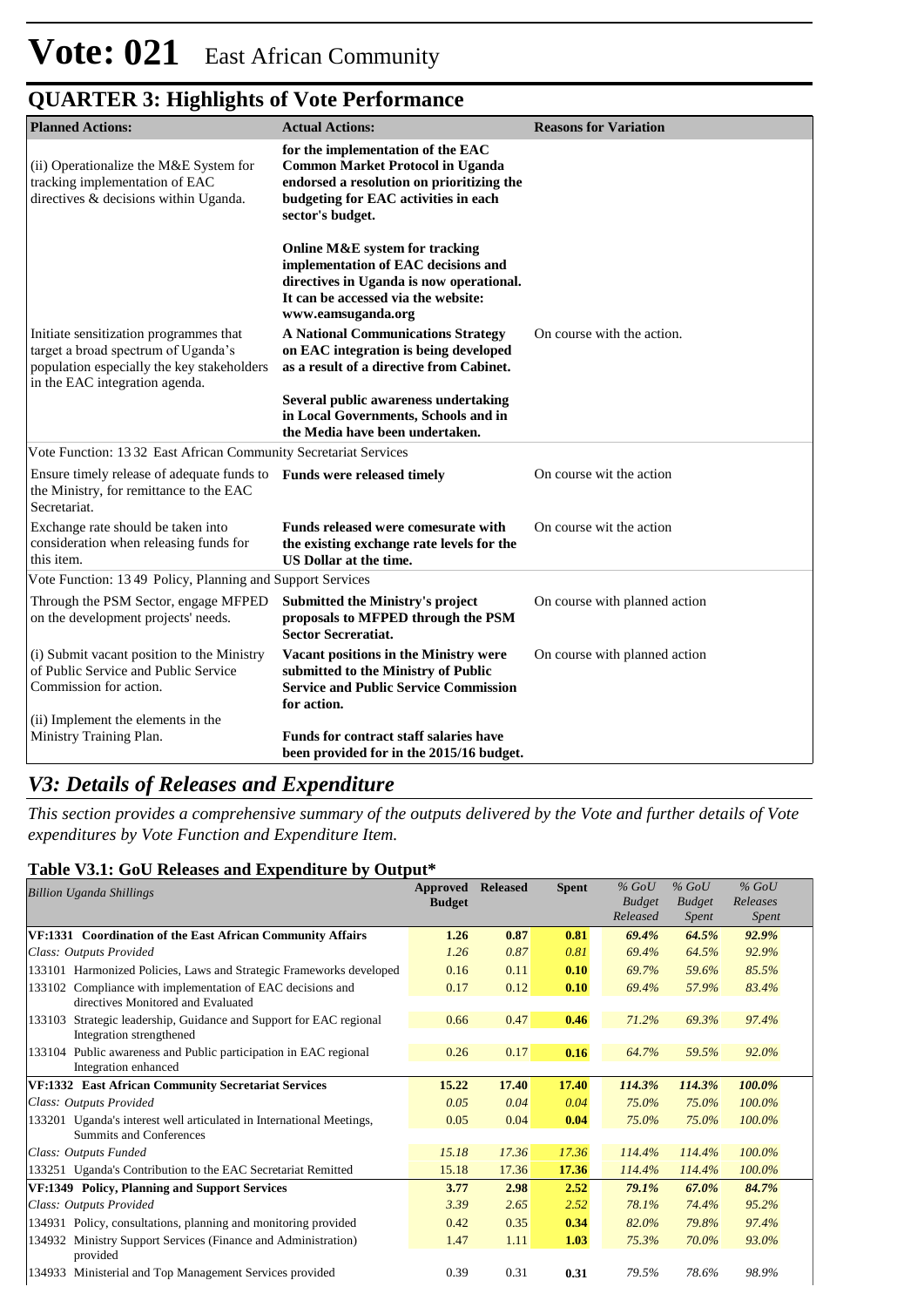## **QUARTER 3: Highlights of Vote Performance**

| 134934 Public awareness on EAC integration coordinated              | 0.34  | 0.27  | 0.25  | 78.9%     | 73.2%   | 92.7%   |
|---------------------------------------------------------------------|-------|-------|-------|-----------|---------|---------|
| 134935 EAC Finance & Human policies $\&$ programmes coordinated and | 0.68  | 0.55  | 0.54  | 79.7%     | 78.7%   | 98.7%   |
| their implementation Monitored                                      |       |       |       |           |         |         |
| 134942 Internal Audit                                               | 0.07  | 0.06  | 0.05  | 82.3%     | 75.9%   | 92.2%   |
| 134943 Statistical Coordination and Management                      | 0.01  | 0.01  | 0.01  | $100.0\%$ | 50.0%   | 50.0%   |
| Class: Capital Purchases                                            | 0.38  | 0.34  | 0.00  | 88.6%     | 1.2%    | 1.3%    |
| 134975 Purchase of Motor Vehicles and Other Transport Equipment     | 0.30  | 0.30  | 0.00  | $100.0\%$ | 1.3%    | 1.3%    |
| 134976 Purchase of Office and ICT Equipment, including Software     | 0.04  | 0.02  | 0.00  | 43.1%     | 1.4%    | 3.3%    |
| 134978 Purchase of Office and Residential Furniture and Fittings    | 0.04  | 0.02  | 0.00  | 46.5%     | $0.0\%$ | $0.0\%$ |
| <b>Total For Vote</b>                                               | 20.25 | 21.25 | 20.73 | $105.0\%$ | 102.4%  | 97.6%   |

*\* Excluding Taxes and Arrears*

#### **Table V3.2: 2015/16 GoU Expenditure by Item**

| <b>Billion Uganda Shillings</b>                            | Approved<br><b>Budget</b> | <b>Releases</b> | <b>Expend-</b><br>iture | % Budged<br><b>Released</b> | % Budget<br><b>Spent</b> | %Releases<br><b>Spent</b> |
|------------------------------------------------------------|---------------------------|-----------------|-------------------------|-----------------------------|--------------------------|---------------------------|
| <b>Output Class: Outputs Provided</b>                      | 4.69                      | 3.55            | 3.37                    | 75.7%                       | 71.7%                    | 94.7%                     |
| 211101 General Staff Salaries                              | 0.66                      | 0.52            | 0.47                    | 79.0%                       | 71.1%                    | 89.9%                     |
| 211103 Allowances                                          | 0.36                      | 0.27            | 0.27                    | 76.0%                       | 76.0%                    | 100.0%                    |
| 212102 Pension for General Civil Service                   | 0.00                      | 0.00            | 0.00                    | N/A                         | N/A                      | N/A                       |
| 213001 Medical expenses (To employees)                     | 0.01                      | 0.01            | 0.01                    | 75.0%                       | 70.3%                    | 93.7%                     |
| 213004 Gratuity Expenses                                   | 0.00                      | 0.00            | 0.00                    | N/A                         | N/A                      | N/A                       |
| 221001 Advertising and Public Relations                    | 0.14                      | 0.10            | 0.09                    | 75.0%                       | 64.6%                    | 86.2%                     |
| 221002 Workshops and Seminars                              | 0.09                      | 0.08            | 0.08                    | 92.6%                       | 92.6%                    | 100.0%                    |
| 221003 Staff Training                                      | 0.05                      | 0.04            | 0.04                    | 75.0%                       | 75.0%                    | 100.0%                    |
| 221006 Commissions and related charges                     | 0.02                      | 0.01            | 0.01                    | 75.0%                       | 72.9%                    | 97.1%                     |
| 221007 Books, Periodicals & Newspapers                     | 0.07                      | 0.05            | 0.05                    | 75.0%                       | 69.6%                    | 92.9%                     |
| 221008 Computer supplies and Information Technology (IT    | 0.05                      | 0.04            | 0.03                    | 75.0%                       | 59.4%                    | 79.2%                     |
| 221009 Welfare and Entertainment                           | 0.18                      | 0.14            | 0.13                    | 75.1%                       | 70.7%                    | 94.1%                     |
| 221011 Printing, Stationery, Photocopying and Binding      | 0.15                      | 0.11            | 0.09                    | 75.0%                       | 58.4%                    | 77.8%                     |
| 221012 Small Office Equipment                              | 0.03                      | 0.02            | 0.01                    | 75.0%                       | 53.7%                    | 71.6%                     |
| 221016 IFMS Recurrent costs                                | 0.10                      | 0.08            | 0.07                    | 75.0%                       | 75.0%                    | 99.9%                     |
| 221020 IPPS Recurrent Costs                                | 0.03                      | 0.02            | 0.02                    | 75.0%                       | 75.0%                    | 100.0%                    |
| 222001 Telecommunications                                  | 0.10                      | 0.08            | 0.07                    | 74.0%                       | 66.0%                    | 89.2%                     |
| 222002 Postage and Courier                                 | 0.03                      | 0.02            | 0.02                    | 75.0%                       | 58.4%                    | 77.9%                     |
| 223003 Rent – (Produced Assets) to private entities        | 0.46                      | 0.30            | 0.30                    | 65.1%                       | 64.7%                    | 99.4%                     |
| 223004 Guard and Security services                         | 0.03                      | 0.02            | 0.02                    | 75.0%                       | 73.9%                    | 98.5%                     |
| 225001 Consultancy Services- Short term                    | 0.19                      | 0.14            | 0.14                    | 77.7%                       | 74.9%                    | 96.4%                     |
| 227001 Travel inland                                       | 0.30                      | 0.23            | 0.23                    | 74.8%                       | 74.8%                    | 100.0%                    |
| 227002 Travel abroad                                       | 1.13                      | 0.87            | 0.87                    | 76.9%                       | 76.7%                    | 99.7%                     |
| 227004 Fuel, Lubricants and Oils                           | 0.29                      | 0.22            | 0.22                    | 75.5%                       | 75.5%                    | 100.0%                    |
| 228001 Maintenance - Civil                                 | 0.06                      | 0.04            | 0.04                    | 75.0%                       | 65.5%                    | 87.3%                     |
| 228002 Maintenance - Vehicles                              | 0.13                      | 0.11            | 0.07                    | 80.3%                       | 49.8%                    | 62.1%                     |
| 228003 Maintenance – Machinery, Equipment & Furniture      | 0.03                      | 0.03            | 0.02                    | 75.0%                       | 68.2%                    | 91.0%                     |
| 228004 Maintenance - Other                                 | 0.01                      | 0.01            | 0.01                    | 75.0%                       | 75.0%                    | 100.0%                    |
| <b>Output Class: Outputs Funded</b>                        | 15.18                     | 17.36           | 17.36                   | 114.4%                      | 114.4%                   | 100.0%                    |
| 262101 Contributions to International Organisations (Curre | 15.18                     | 17.36           | 17.36                   | 114.4%                      | 114.4%                   | 100.0%                    |
| <b>Output Class: Capital Purchases</b>                     | 0.55                      | 0.50            | 0.00                    | 92.2%                       | 0.8%                     | 0.9%                      |
| 231004 Transport equipment                                 | 0.30                      | 0.30            | 0.00                    | 100.0%                      | 1.3%                     | 1.3%                      |
| 231005 Machinery and equipment                             | 0.04                      | 0.02            | 0.00                    | 43.1%                       | 1.4%                     | 3.3%                      |
| 231006 Furniture and fittings (Depreciation)               | 0.04                      | 0.02            | 0.00                    | 46.5%                       | 0.0%                     | 0.0%                      |
| 312204 Taxes on Machinery, Furniture & Vehicles            | 0.17                      | 0.17            | 0.00                    | 100.0%                      | 0.0%                     | 0.0%                      |
| <b>Output Class: Arrears</b>                               | 3.10                      | 3.10            | 3.10                    | 100.0%                      | 100.0%                   | 100.0%                    |
| 321605 Domestic arrears (Budgeting)                        | 3.10                      | 3.10            | 3.10                    | 100.0%                      | 100.0%                   | 100.0%                    |
| <b>Grand Total:</b>                                        | 23.52                     | 24.53           | 23.84                   | 104.3%                      | 101.3%                   | 97.2%                     |
| <b>Total Excluding Taxes and Arrears:</b>                  | 20.25                     | 21.25           | 20.73                   | 105.0%                      | 102.4%                   | 97.6%                     |

#### **Table V3.3: GoU Releases and Expenditure by Project and Programme\***

| <b>Billion Uganda Shillings</b>                            | Approved<br><b>Budget</b> | <b>Released</b> | <b>Spent</b> | $%$ GoU<br><b>Budget</b> | $%$ GoU<br><b>Budget</b> | $%$ GoU<br>Releases |
|------------------------------------------------------------|---------------------------|-----------------|--------------|--------------------------|--------------------------|---------------------|
|                                                            |                           |                 |              | Released                 | <i>Spent</i>             | <i>Spent</i>        |
| VF:1331 Coordination of the East African Community Affairs | 1.26                      | 0.87            | 0.81         | 69.4%                    | 64.5%                    | 92.9%               |
| <b>Recurrent Programmes</b>                                |                           |                 |              |                          |                          |                     |
| 02<br>Political and Legal Affairs                          | 0.37                      | 0.25            | 0.23         | 67.1%                    | 61.6%                    | 91.7%               |